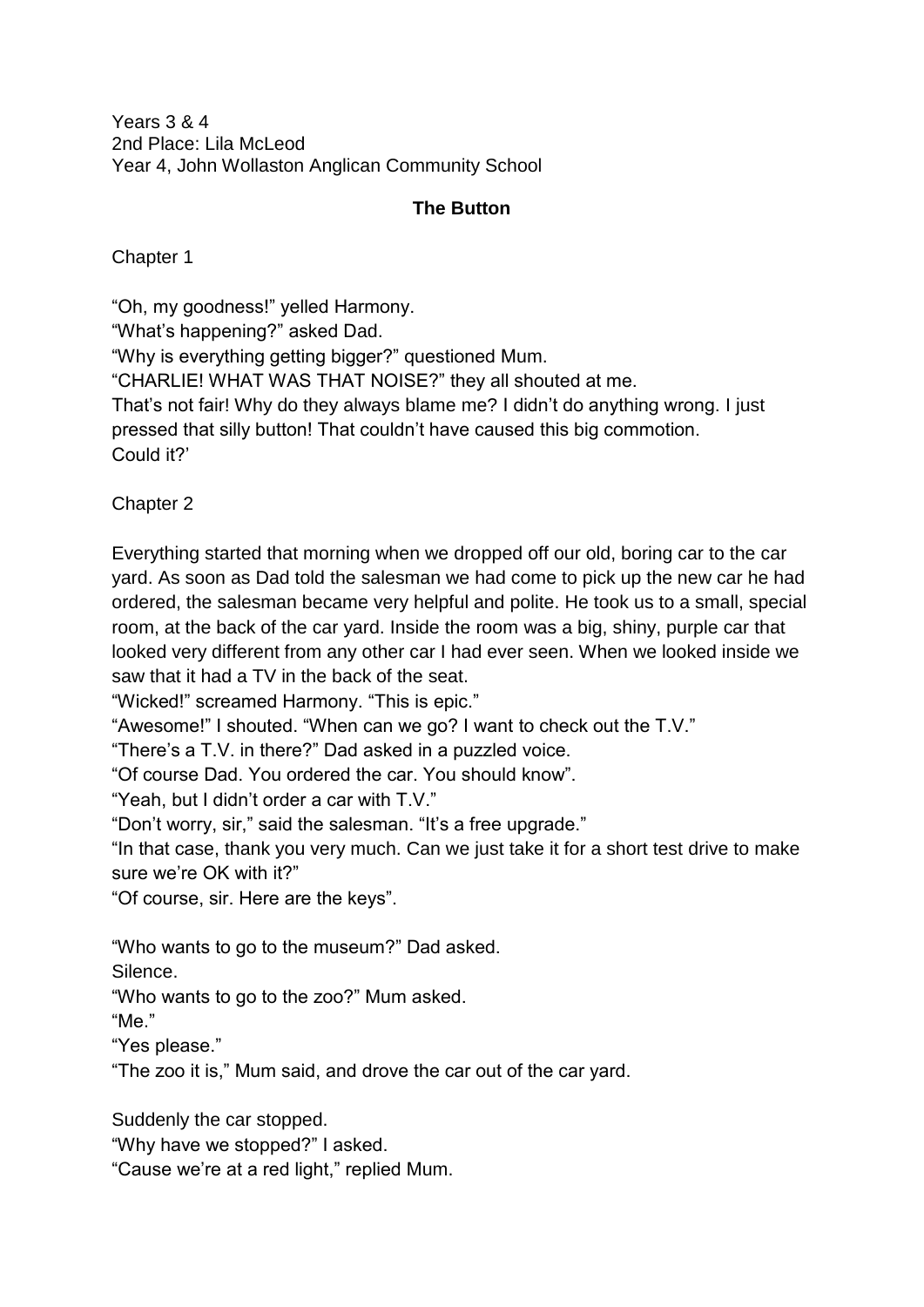"Mum how long until we get to the zoo?" Harmony questioned.

Mum said it will be very soon, but I don't believe her. We've been at this light for a very long time!

Hang on, what's that crazy bird doing over there?

Ooh, I wonder what this sparkly button does. Well, Dad says the only way to know the answer to a question is to experiment on it. So, I'll give it a go.

Beep.

Beep.

Beep.

Suddenly, everything got bigger!

Chapter 3

"What was that noise?" screamed Dad. Everyone looked at me.

I didn't do anything. It's not my fault. Truly!

But nothing is stopping the car from shrinking. And as the car is shrinking, everything outside is growing ginormous! When we stop shrinking we are tiny. How do I know? Because the bird looking through my window is humungous!

"CHARLIE! Why did you shrink us? Now we are so small that my phone doesn't work so I can't text my friends about how awesome today is," Harmony exclaimed dramatically. "And it's all YOUR fault!"

"What did I do, I was just watching my show?" I said instantly.

"You touched that button over there," Harmony snapped.

"What did you do?" Mum and Dad said together, glaring at me.

"I did not, Harmony," I said.

"Did so."

"Did not."

"Did so."

"Did not."

"Alright you two. Cut it out," yelled Dad. "We have much bigger problems to deal with," he said, pointing outside.

Chapter 4

Suddenly everyone heard a loud whooshing sound. They all looked up through the sunroof. Horrified, they saw a big black engine speeding over them.

"What is that thing?" I screamed in fright.

"I'm not sure," said Dad, "but I think it's the car that was behind us. Only now it's in front of us."

Suddenly their car sped forward.

"Lauren, why did you drive the car?" asked Dad.

"I didn't, Charles!" Mum replied. "The car drove itself."

"What . . . ? As if we don't have enough problems already without having an intelligent car."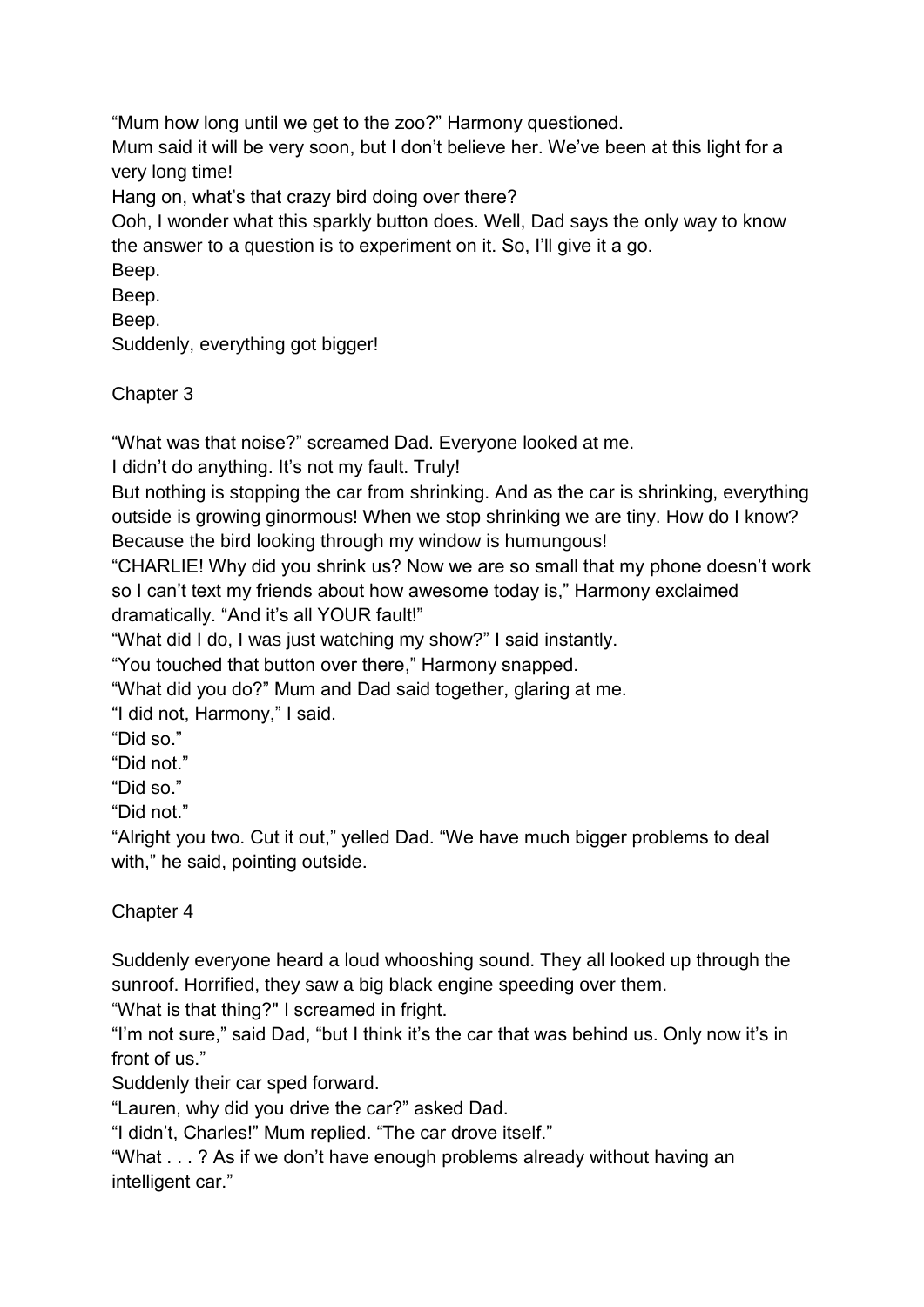"I'm not driving anymore, Charles, and I don't like it at all."

"Neither do I," said Dad, "but I don't know what to do about it."

"I hope that the car is smart enough to keep us safe."

"Mummy, I'm scared," I sobbed.

"Get us out of here," cried Harmony.

"I'm trying the best I can, darlings. Just be patient. Daddy and I will work this all out," Mum said in a reassuring voice.

Just then the car screeched to a halt.

"At least the car knows when we've reached a red light," exclaimed Mum.

"Mum, I need to go. Badly."

"Seriously, Charlie! Can't you hold it a little longer?"

Suddenly the car jerked forward, speeding off around the corner to the nearest bush. It halted at the back of the bush and Charlie's door opened.

Then Charlie yelled, "Ooh, a toilet. Thank you car!"

"Did you see that Charles? The car just did what Charlie said. Maybe it will do what we say."

Chapter 5

Dad looked out the window and saw that they were outside the zoo.

"Lauren, why don't we go inside and find a safe, quiet place to think?" he said. Immediately the car zipped under the entrance gate and next to the back wall. When they were sure we were safe, Mum and Dad started talking to each other. Harmony and I were looking out of our windows. Then I saw some cute, baby monkeys sitting in a tree.

"Mum, Dad, look at those cute baby monkeys in the monkey cage. I want to go see them."

"Charlie! Don't!" yelled Mum and Dad together. But it was too late. The car instantly sped off towards the monkeys.

There were at least ten monkeys, swinging from branches, sitting on logs, or eating bananas.

"Oh no. They're much bigger now we're close to them," said Mum.

"Those monkeys are ginormous," Harmony screamed. "If they jumped out of that tree and landed on us we would die. Like BAM! BOOM! And that's the end of us."

"We need to get out of here," Dad said with a worried sound in his voice. But before anyone could tell the car to move, a huge pile of soft, gooey, brown stuff covered the car.

"What is that disgusting smell?" I asked.

"It's monkey poo," said Dad. "We've just been used as the loo."

"Oh great! My day just keeps getting better and better," said Harmony in a sarcastic voice.

"Oh, shut it, Harmony," Dad snapped. "If you can't say anything useful, don't say anything at all."

"Yeah, Harmony. THINK before you speak."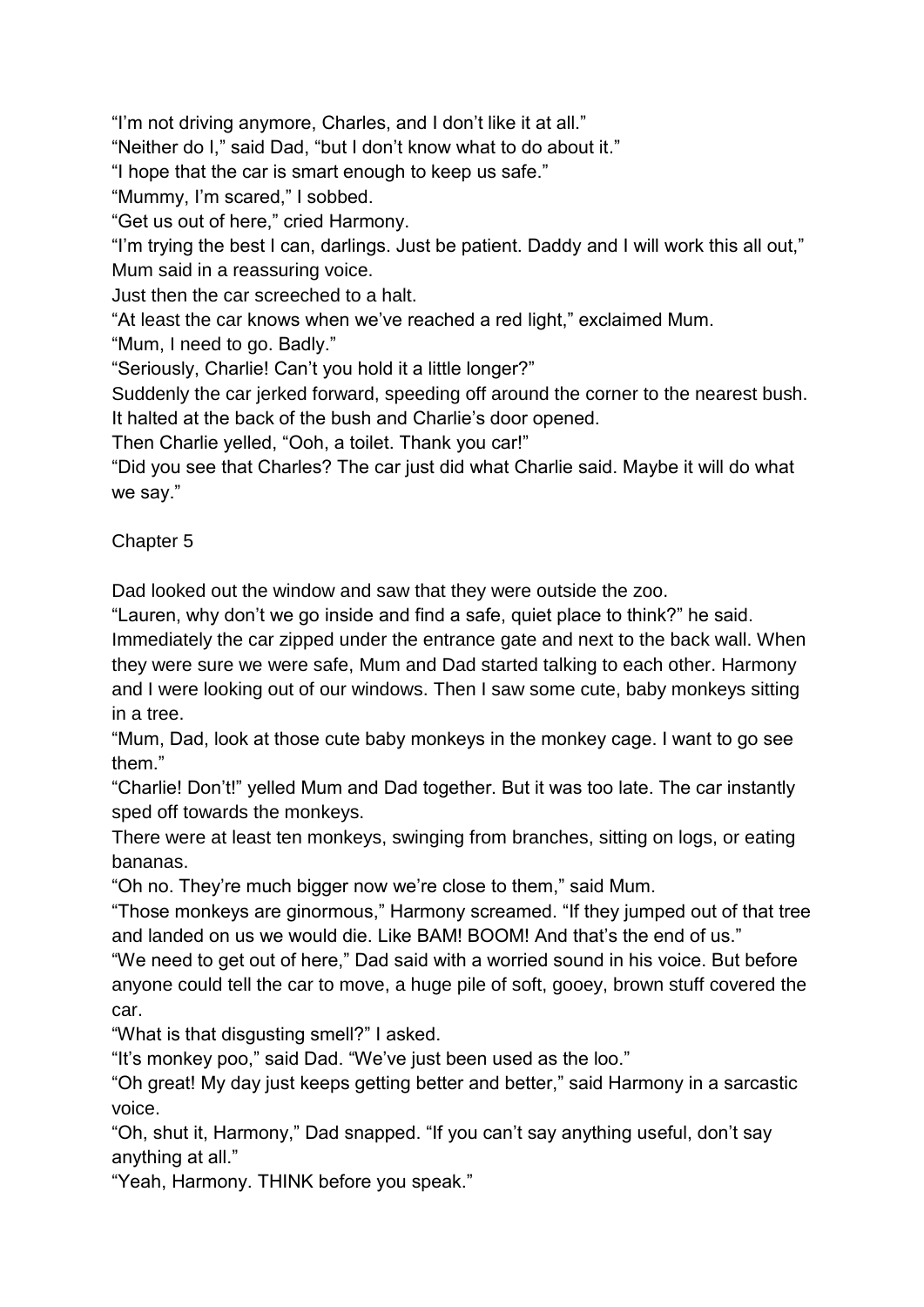"Oh, shut it, Charlie."

Chapter 6

"I don't like this place anymore. I want to leave," I said.

Suddenly the car zoomed off towards the exit. It was going so fast that the poo started to come off.

"Well, at least we get to see the zoo, just faster than we expected," Mum exclaimed. "This car is the worst and this day is the same. I wish it would go back where it belongs in the car yard," whined Harmony.

Immediately the car changed direction and sped off towards the car yard.

"There's still a huge problem," Harmony stated. "We're still tiny. What are we going to do about that?"

"Well, what was everyone doing before we shrank?" Mum asked.

"I wasn't doing anything," said Dad.

"I was watching the red light," replied Mum.

"I was on my phone telling my friend about our new car," said Harmony.

"I was . . . um . . . what was I doing? Oh yeah. I was checking out that sparkly button," I said.

"And you pushed it," shouted Harmony.

"Harmony don't say that to your sister. You'll just stress her out!" Dad snapped. Mum said in a soft, gentle voice, "Sweetie, if you pressed that button before we shrank, then maybe try pushing it again."

"Okay Mummy, I'll try," I said nervously.

I hesitantly pressed the button. Then,

Beep.

Beep.

Beep.

We were growing back to normal size again. How do I know? Well that bird was growing smaller.

Chapter 7

The car was now back in the room at the car yard and Mum and Dad were talking to the salesman about the car.

"We just encountered a big problem with that car," said Dad.

"When I bought this car, it was not meant to shrink to the size of a button," Mum added.

"Well you are spies after all. You did actually order that feature with the car," said the salesman.

"We're not . . . I mean we didn't . . ."

"You mean you aren't spies after all?"

"No, we aren't."

"Well then, I'm confused. You're the Rivers family, aren't you?"